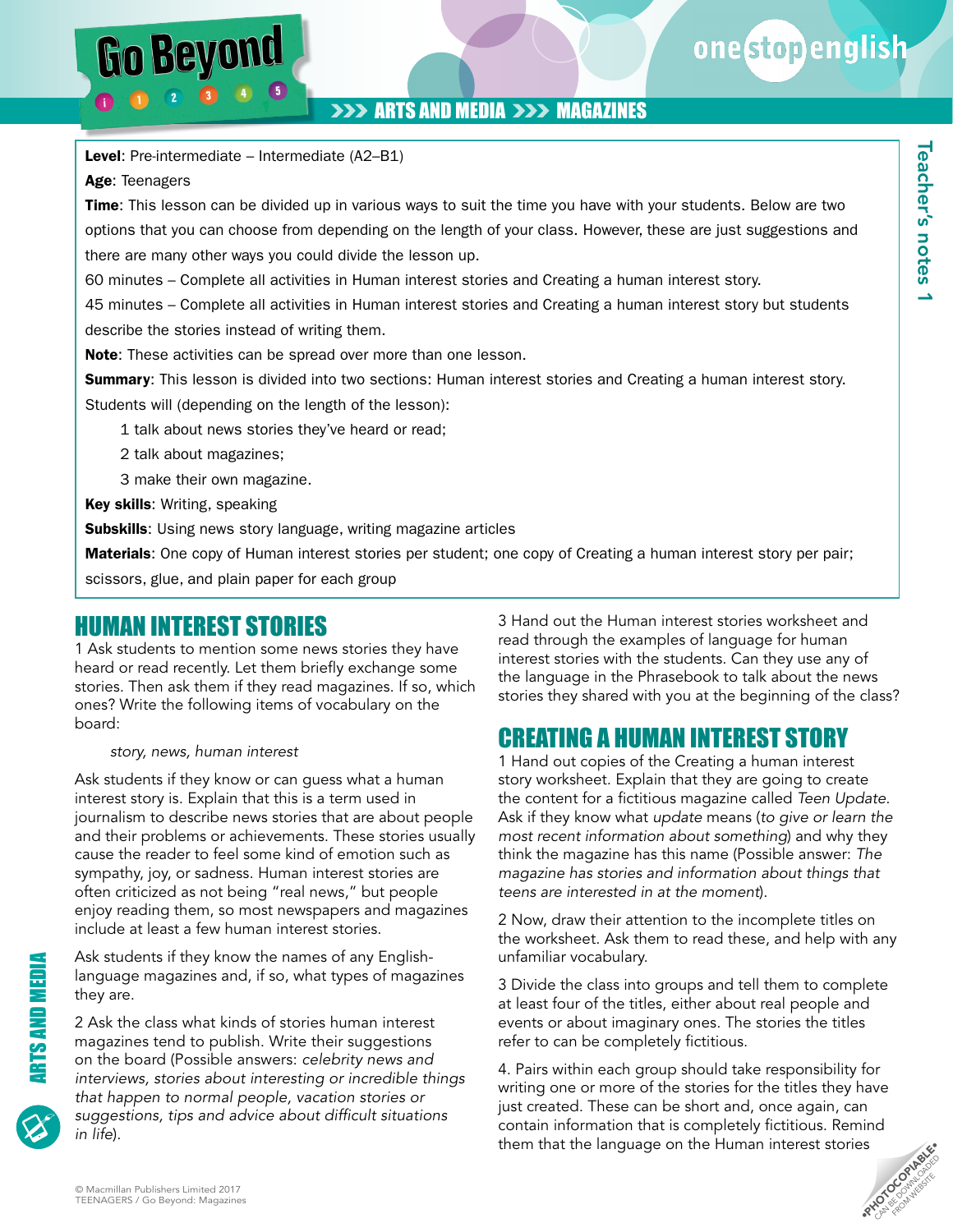#### **>>> ARTS AND MEDIA >>> MAGAZINES**

worksheet is there to help them create articles that are as interesting as possible.

**Go Beyond** 

5. When the stories are written, the group becomes an editorial team. They cut out the completed headlines and place them above the stories. Group members then read the stories and decide on the order they should appear in the magazine. Once they have decided, students stick the stories onto blank sheets of paper to create the magazine pages. If you are doing this over more than one class, you might want your students to try and find photos of the events or people in their stories to bring to the next class to add to the pages and make the magazine look more real.

6. The final task is to complete the front cover. Once again, the group should decide which stories from the inside pages to include on the front cover and write interesting titles for them. Students could also find photos to add interest. The magazine can now be put together.

7. The finished magazines should be displayed on a table at the front of the class. Groups then take a magazine to read together. When they have read each other's magazines, hold a class vote on which one they enjoyed most.

## HOMEWORK TASK

For homework, students search the internet, or magazines if they have access to them, for good human interest stories. In the following class, they report back on what they found out, using as much language from the Human interest stories worksheet as they can.

**RANDOLOGIABLE**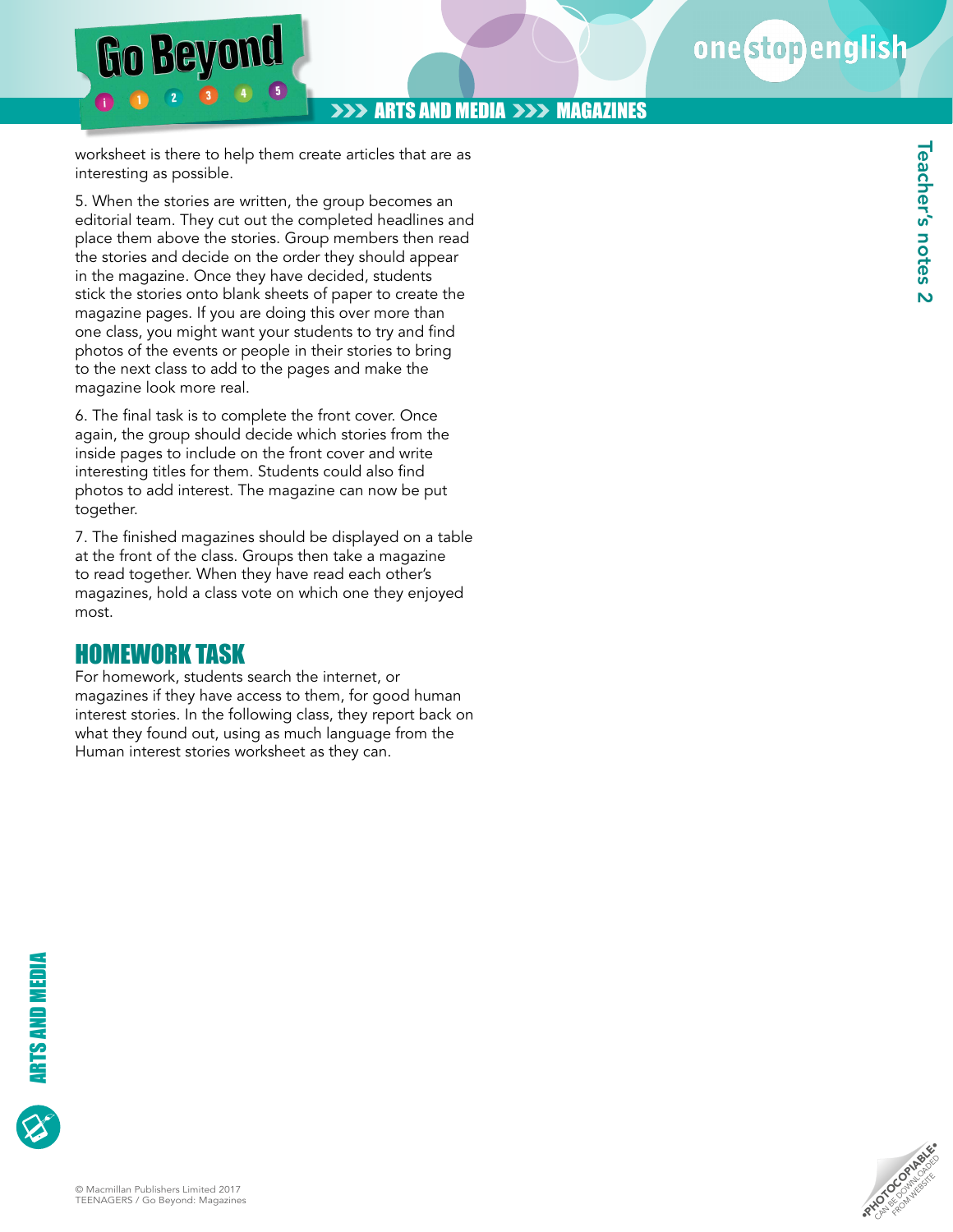# onestopenglish

Human interest stories

Human interest stories worksheet

worksheet

## **>>> ARTS AND MEDIA >>> MAGAZINES**

# HUMAN INTEREST STORIES

#### **PHRASEBOOK**

#### Writing a human interest story

• Introducing your news story It's hard to believe but true! An unbelievable thing happened yesterday.

Miracles do happen!

This teenager is a real hero / star!

- Making the beginning of a human interest story sound exciting using the present perfect
	- ... has just announced ...
	- ... has been seen ...

# CREATING A HUMAN INTEREST STORY

- ... has agreed to ...
- ... has confirmed ...
- ... has just become …
- Describing people amazingly brave incredibly talented unbelievably intelligent (totally / completely / absolutely) surprised / shocked / amazed megastar / superstar / hero the luckiest girl / boy in the world

• WHAT'S IN & WHAT'S OUT





#### © Macmillan Publishers Limited 2017 TEENAGERS / Go Beyond: Magazines